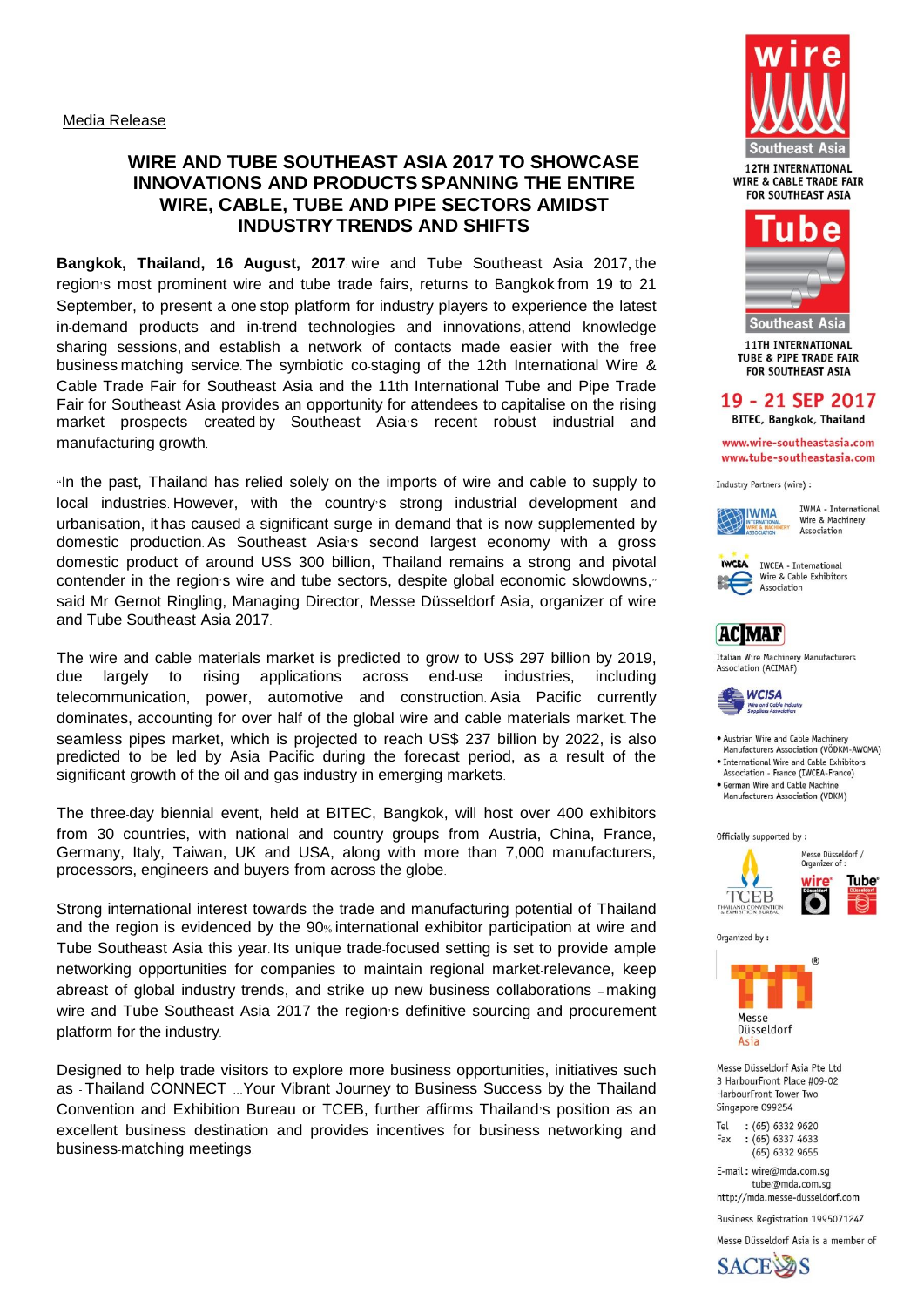"We are dedicated to our trade visitors' overall experience at world-class business events like wire and Tube Southeast ASIA 2017 and proudly support the two exhibitions as we work together to maximise business potentials through vast market opportunities right at the heart of the ASEAN Economic Community (AEC)," said Mr. Chiruit Isarangkun Na Ayuthaya, President of TCEB.

As Thailand gears itself up to embrace the more digitally-focused economic model of Thailand 4.0, wire and tube manufacturers and processors have the opportunity to be industry leaders in implementing Thailand 4.0's industrial and automation systems. Sectors ranging from building and construction, telecommunications, transportation, electronics and many more will benefit from the technological developments undertaken by wire and tube suppliers in Thailand.

Thailand 4.0 will set the roadmap for the country's wire and tube businesses to manufacture top-end products with optimum cost-efficiency, prudent resource use and better production. The timely, value-for-demand staging of wire and Tube Southeast Asia 2017 thus forms a focal bridge in bringing market opportunities to the subcontracting industries in Thailand," said Mr. Chanatip Surachaisitikul, President Thai Subcontracting Promotion Association.

wire and Tube Southeast Asia 2017 is strongly supported by a line-up of local and international industry partners and supporting organizations, signifying its alignment to industry developments, regulations and market trends in the four synergistic key sectors of wire, cable, tube and pipe. It will feature a wide showcase of innovative machinery in manufacturing, processing and finishing, fastener technology, new processes in measuring, control and test engineering and specialist areas, as well as new and upgraded tools and auxiliary materials to meet procurement and sourcing needs of the wire, cable, tube and pipe sectors.

**Eder Engineering** will be one of the 400 companies at the trade fairs to present its USP-Twin – a semiautomatic dual workstation ultrasonic machine, which can be controlled by one single operator and can handle both small and medium to large die bore sizes simultaneously. **Rosendahl Nextrom GmbH** will also be introducing solutions for Industry 4.0, including smart innovations on its line control system RIO and RX110 crosshead. Other companies to showcase their industry-leading products include **Inductotherm Group China - Thermatool China**, expert in the fields of melting and heat-treating equipment, and **Van Meerbeeck Export**, a stockholder of seamless pipes, fittings and flanges. Amongst the Thai exhibitors include **SCG Performance Chemicals**, manufacturer of wire and cable applications including insulation and jacketing for power, building wire, and telecommunication and **Hexagon Metrology**, producer of tube inspection systems for the inspection of bent tubes designed for automotive, aerospace, furniture, air conditioning and subcontracting industries.

#### **Concurrent events at wire and Tube Southeast Asia 2017**

**-** A two-day seminar by TUMCIVIL.COM and Eulogy Group that focuses on the design of tall buildings with seismic design will take place from 20-21 September. Led by Assoc. Prof. Dr. Paiboon Panyakapo, attendees will acquire techniques for building and tall building design, as well as techniques for enhancing seismic performance of existing structures and new construction.





**11TH INTERNATIONAL TUBE & PIPE TRADE FAIR FOR SOUTHEAST ASIA** 

### 19 - 21 SEP 2017

**BITEC, Bangkok, Thailand** 

www.wire-southeastasia.com www.tube-southeastasia.com

Industry Partners (wire) :



IWMA - International Wire & Machinery Association



**IWCEA IWCEA** - International Wire & Cable Exhibitors Association

## **AC**MAF

Italian Wire Machinery Manufacturers Association (ACIMAF)



. Austrian Wire and Cable Machinery Manufacturers Association (VÖDKM-AWCMA)

· International Wire and Cable Exhibitors Association - France (IWCEA-France) · German Wire and Cable Machine Manufacturers Association (VDKM)

Officially supported by :



Organized by:

Asia



Messe Düsseldorf Asia Pte Ltd 3 HarbourFront Place #09-02 HarbourFront Tower Two Singapore 099254

Tel  $:(65) 6332 9620$  $:(65) 6337 4633$ Fax  $(65)$  6332 9655

E-mail: wire@mda.com.sg tube@mda.com.sg http://mda.messe-dusseldorf.com

Business Registration 199507124Z

Messe Düsseldorf Asia is a member of